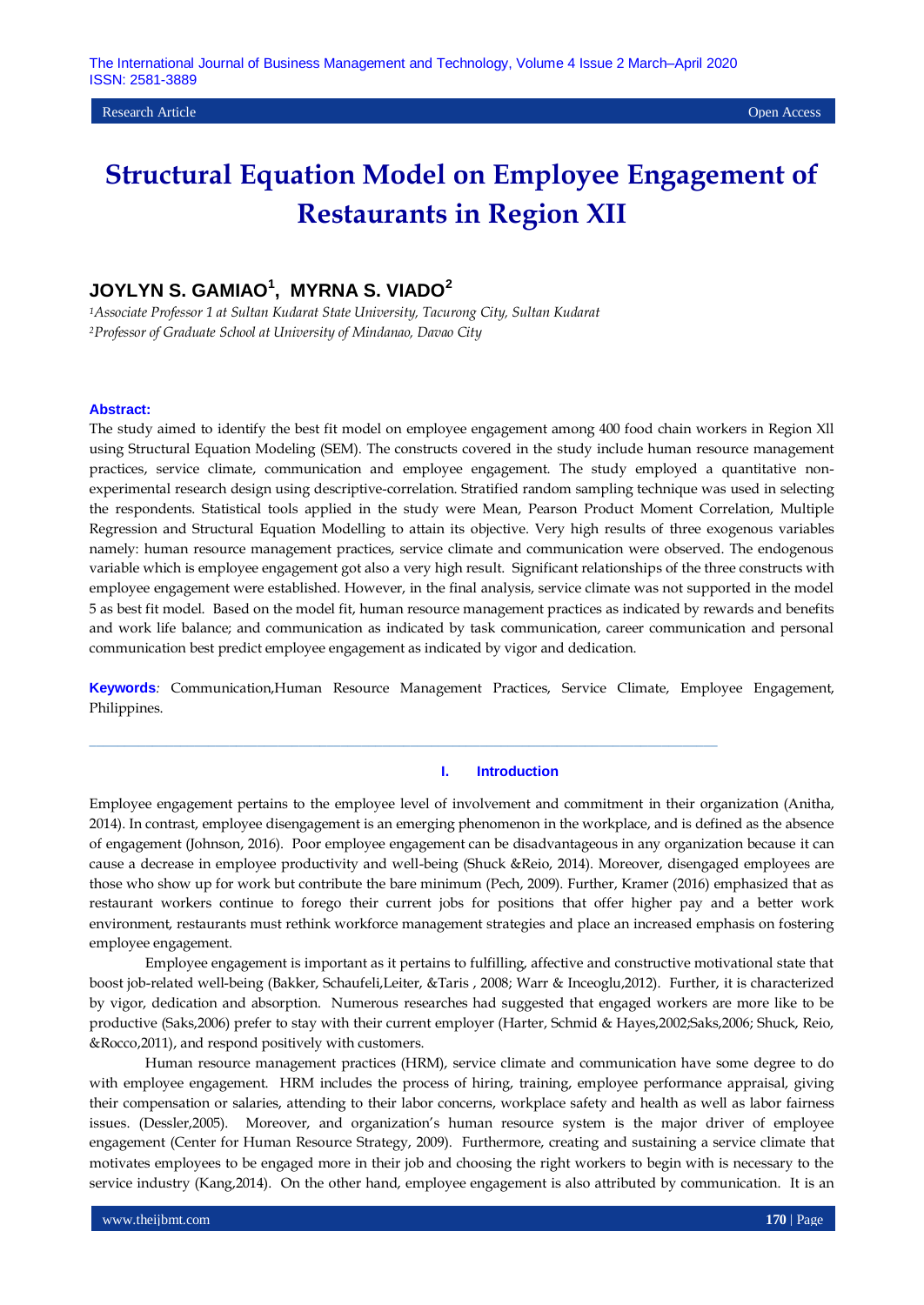organizational practice to effectively send and convey the values of the organization to its employees, and let them take part in attaining the goals of the organization thus such endeavor resulted in more engaged workers (Bindl and Parker,2010). Additionally, communication as highlighted by MacLeod and Clarke (2009) as a critical aspect in honing employee engagement. They also cited that poor communication is a hindrance to attain employee engagement and a cause also of employee disengagement.

Considering the above context, the researcher decided to conduct the study with the three exogenous variables for employee engagement namely: HRM practices, service climate, and communication. The subject of employee engagement done by research experts were few and far between (CIPD, 2010; Mohapatra & Sharma, 2010). Further researches on employee's engagement shows its downtrend Hewitt (2011). Hence, this study responded to the prevailing issues on limited studies of employee's engagement. Additionally, the study was of superior one because it covered four variables and structural equation modeling was used. It was further hoped that a model for restaurant employees' engagement produced out of this research can meaningfully contributed to new knowledge. Also, this was the first study on restaurant employee engagement conducted in Region Xll.

### 1.1 Research Objective

This study aimed to recognize the best fit model that predicts employee engagement of restaurant employees in Region Xll. Specifically, this study has the following objectives: to assess the level of human resource management practices of restaurants in terms of: training and development; performance appraisal; work life balance; and rewards and benefits; to ascertain the level of service climate of restaurants in terms of: customer orientation; managerial support; and work facilitation; to measure the level of communication of restaurants in terms of: task communication; performance communication; career communication; communication responsiveness; and personal communication; to evaluate the level of employee engagement of restaurant employees in terms of: vigor; dedication; and absorption; to determine the significant relationship between: human resource management practices and employeeengagement, service climate and employee engagement, communication and employee engagement; to discover the significant influence of human resource managementpractices, service climate, communication on employee engagement; and to recognize the best fit model that predicts employee engagement.

### 1.2 Hypotheses

The hypotheses of this research study were tested at 0.005 level of significance. It was further hypothesized that there is no significant relationship between: human resource management practices and employee engagement;service climate and employee engagement; and communication and employee engagement.Human resource management practices, service climate, and communication do not significantly influence the employee engagement of restaurant employees. There is no best fit model that can predict employee engagement.

#### 1.3 Significance of the Study

This research study makes numerous contributions. The results will provide significant scientific information on employee engagement considering HRM practices, service climate and communication as experienced by restaurants' employees in order to retain the best asset which lead to the increase on productivity and success of the organization in the dynamic business environment not just locally but in the international fora. Moreover, the result can be used as basis in policy creation and organization's work setting standards enhancement that will result in boosting employee positive work-related well-being.

Also, this study provided a new theoretical model of employee engagement in the service industry context specifically restaurant businesses which also demonstrates the relevance of employee's levels of engagement in the organization that contributes to the enhancement of employee satisfaction. Thus, retained them in the organization which in turn will help the business gained its competitive advantages over its competitors. Restaurant employees will become invigorated, dedicated and fascinated doing their jobs. As mentioned by Gallup (2013) in the result of his survey that the first six months in the job is considered as the highest engagement period for any employee, regardless of his/ her education. Subsequently, engagement tends to flat-line.

The result of the study can be used as one of the refences of the foodservice industry specifically by the restaurants managers in strengthening the restaurant employee service performance which will lead to the increase of customers' expenditures. As stated by Rothbard and Patil (2011) that the engagement of employee is an important component affecting performance and organizational financial success. Finally, the result can be used as baseline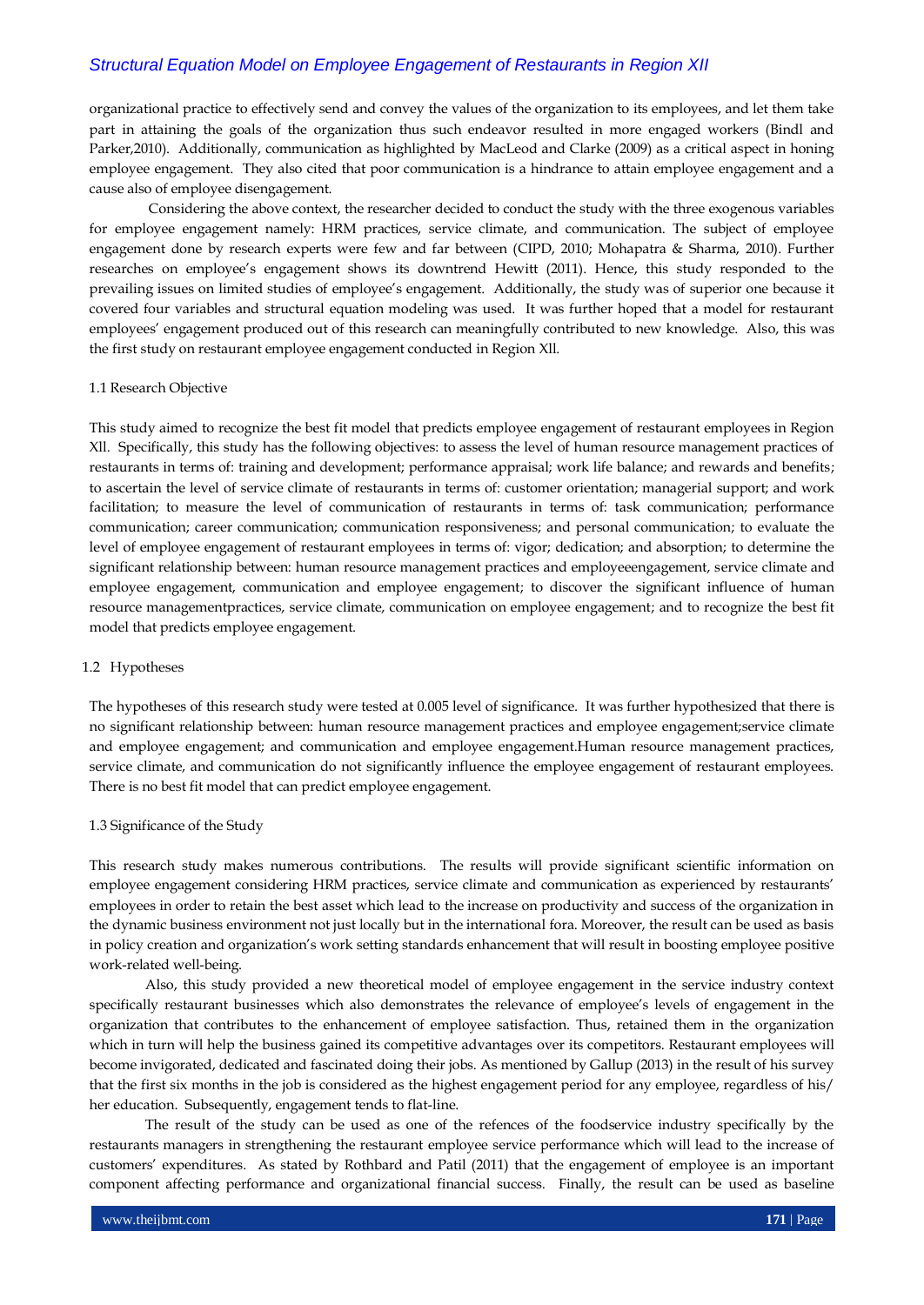information and served as secondary data for the researchers and academicians who want to conduct further investigation in employee engagement.

### **II. Method**

#### 2.1 Research Design

This study utilized a quantitative non-experimental research design employing the descriptive-correlational and structural equation model to generate the best-fit-model on employee engagement. Descriptive-correlational research design is used to explain the subject phenomenon and to articulate what variables, conditions and attributes were present (Abbott & McKinney, 2013). Moreover, non-experimental research, often called correlational research, seeks causes of behavior by looking for correlations among variables (GumbayiSorm, 2018). In correlation research, relationships are studied among variables. Specifically, this study utilized a correlational research and regression analysis approaches since the study seeks to establish the relationship as well as the influence of HRM practices, service climate and communication on employee engagement of food chain employees in Region XII, Philippines. The study also employed structural equation modelling (SEM) to develop the best fit model for the phenomenon under study.Further, this research study includes three exogenous or independent variables: the HRM practices, service climate, communication and an endogenous or dependent variable: the employee engagement.

This study was conducted in the Region XII, one of the regions in the Philippines situated on the South-Central Mindanao. It is represented by four provinces namely: North Cotabato, South Cotabato, Sarangani Province and Sultan Kudarat. The respondents of this study were the food chains restaurants employees in Region XII.

#### 2.2 Population and Sample

In order to choose the respondents, scientific process was followed. To determine the number of food chain restaurants in the region, the researcher sought the information from Business and Licensing Office of the identified cities and municipalities where food chains are located in order to get comprehensive lists of registered restaurants of their respective localities. The said lists were used as basis to ascertain the number of food chains operating in region Xll that could possibly be considered as respondents. Stratification of food chain was done by the researcher in order to get an appropriate representation of the respondents per province. A total of four hundred three (400) employees from 36 food chain restaurants in Region XII were randomly selected to serve as the respondents of this study. Of the 400 respondents, 143 were from Food Chain A, 99 were from Food Chain B, 39 were from Food Chain C, 70 from Food Chain D, and 52 from Food Chain E. Majority of the sample were from Food Chain A, since it operates more stores around region XIl and allowed their employees to take part in the survey . Data gathering was conducted from October to November 2019.

#### 2.3 Research Instrument

Primary data were used in the study which covers and measures the constructs, namely: HRM practices, service climate, communication and engagement of employees. The survey questionnaires utilized in the conduct of the study were taken from various related researchers. Restructuring was carried out to make the instrument more applicable in the current undertakings and in the local business setting. To ensure the appropriateness of the instrument, it was validated by six experts in the field of business management and garnered an overall rating of 3.85 or Good. After validation, pilot testing was performed. Cronbach alpha was utilized to check the reliability of the questionnaires with the following results of alpha coefficients: human resource management practices (.734), service climate (.714), communication (.758) and employee engagement (.726). Cronbach alpha consistency co-efficient customarily ranges between zero to one (Taber, 2018).

The survey instrument on HRM practices was adapted from the study of Jafri (2013). The instrument was designed to measure the HRM practices of restaurants as perceived by employees based on four factors, namely: *training and development, performance appraisal, work life balance, rewards and benefits.*The survey instrument on service climate was adapted and modified from the study of He et al., (2010). The instrument was designed to measure the service climate of restaurants as perceived by employees based on managerial support, work facilitation and customer orientation. The survey instrument on communication was adapted from Penley and Hawkins (1985). The instrument was designed to measure the organizational communication of restaurants as perceived by employees with reference to the five factors,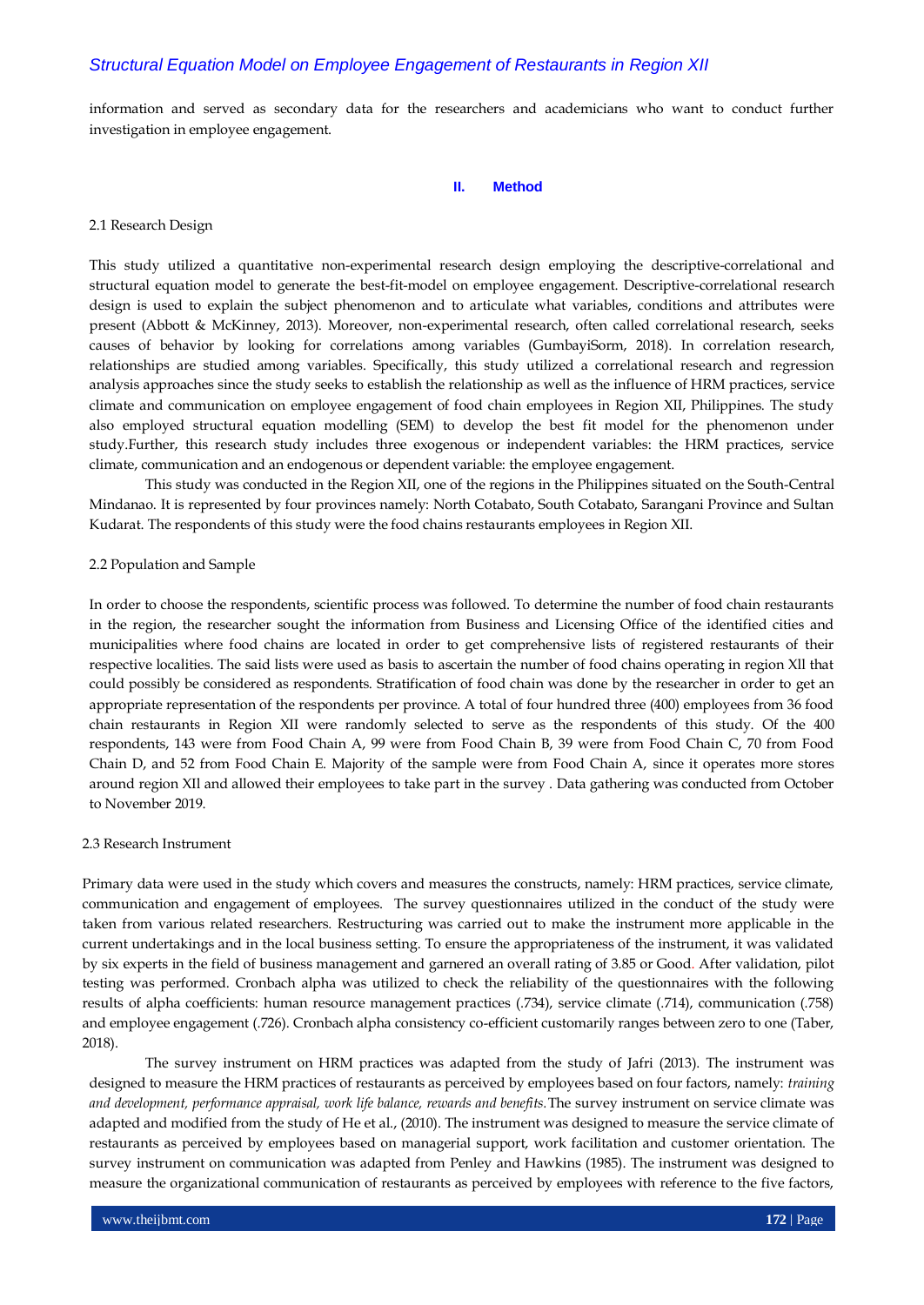namely: task-communication, performance-communication, career communication, communication-responsiveness and personal communication. The survey on employee engagement was adapted Schaufeli and Bakker (2003). The instrument was designed to measure the engagement of employee as perceived by employees as indicated by the three factors, namely: vigor, dedication, and absorption.

#### 2.4 Data Collection

Several procedures were performed in collecting the data used in the study. The first procedure was the acquisition of consent to administer the study, it was secured from the University of Mindanao Ethics Review Committee last September 29, 2019 and letters to conduct the survey approved by the dean of university's professional school. The researcher proceeded to the mayors' offices of the different cities and municipalities of Region Xll to seek approval for the release of lists of their registered restaurants through the Business and Licensing Offices of their respective localities. It was done by the researcher in order to determine the population and compute the sample size of the study.

Upon determination of the sample size, reproduction of 400 survey questionnaires followed and was facilitated. Request letters signed by the adviser was distributed to the selected branches of food chain restaurants. Then a time table was set for the duration of the floating and retrieval of questionnaire. Gradual administration and retrieval of data, collation and tabulation of data were conducted wherein a screening was done to lessen the possible outliers during the analysis. All 400 sets of completely answered questionnaires were retrieved. After which, encoding, tabulating, and analyzing followed. Lastly, result analysis and interpretation of 400 data sets were done based on the objective of the study.

The researcher used several statistical tools for the analysis of the collected data. Mean was used to measure the level of HRM practices, service climate, communication and employee engagement of food chain employees.Pearson Product Moment Correlation (Pearson R)was utilized to determine the interrelationships between HRM practices, service climate, communication and engagement of employees.Multiple Regression was used to determine the significant predictors of employee engagement.Structural Equation Modelling (SEM) to explore the best fit model. The essence of this test is to make sure that the elimination of attributes with low result correlations with the attributes of the other latent variables in the final SEM.

The researcher observed ethical standards in the conduct of the research study in order to protect the respondents' rights and the confidentiality of data provided by them. Assessment of study protocol and standardized criteria under ethical considerations when applicable were highly observed.

#### **III. Result and Discussion**

Presented in this section are the data and deconstruction of findings based on the responses of the respondents on the work engagement of restaurant employees in Region XIl.

| Indicator                      | SD.  | Mean | Descriptive<br>Level |
|--------------------------------|------|------|----------------------|
| <b>Trainingand Development</b> | 0.50 | 4.59 | Very high            |
| Performance Appraisal          | 0.58 | 4.41 | Very high            |
| Work LifeBalance               | 0.79 | 4.23 | Very high            |
| Rewards and Benefits           | 0.61 | 4.29 | Very high            |
| <b>Overall</b>                 | 0.51 | 4.38 | Very high            |

#### Table 1. Human resource management practices

Shown in Table 1 is the level of *HRM practices* of restaurant employees in Region XIl. The overall mean score obtained on *HRM practices* is 4.38 with a standard deviation of 0.51, described as *very high.* This means that the *HRM practices* is always observed. Specifically, the mean ratings of the indicators of *HRM practices* are reveal as follows: *training and development* obtained a mean rating of 4.59 or *very high*; *performance appraisal* attained a mean rating of 4.41 or *very high*; *work life balance* has a mean rating of 4.23 or *very high*; *rewards and benefits* garnered a mean rating of 4.29 or *very high*. The overall high response of restaurant employees means that the domain of *HRM practices* are observed most of the time.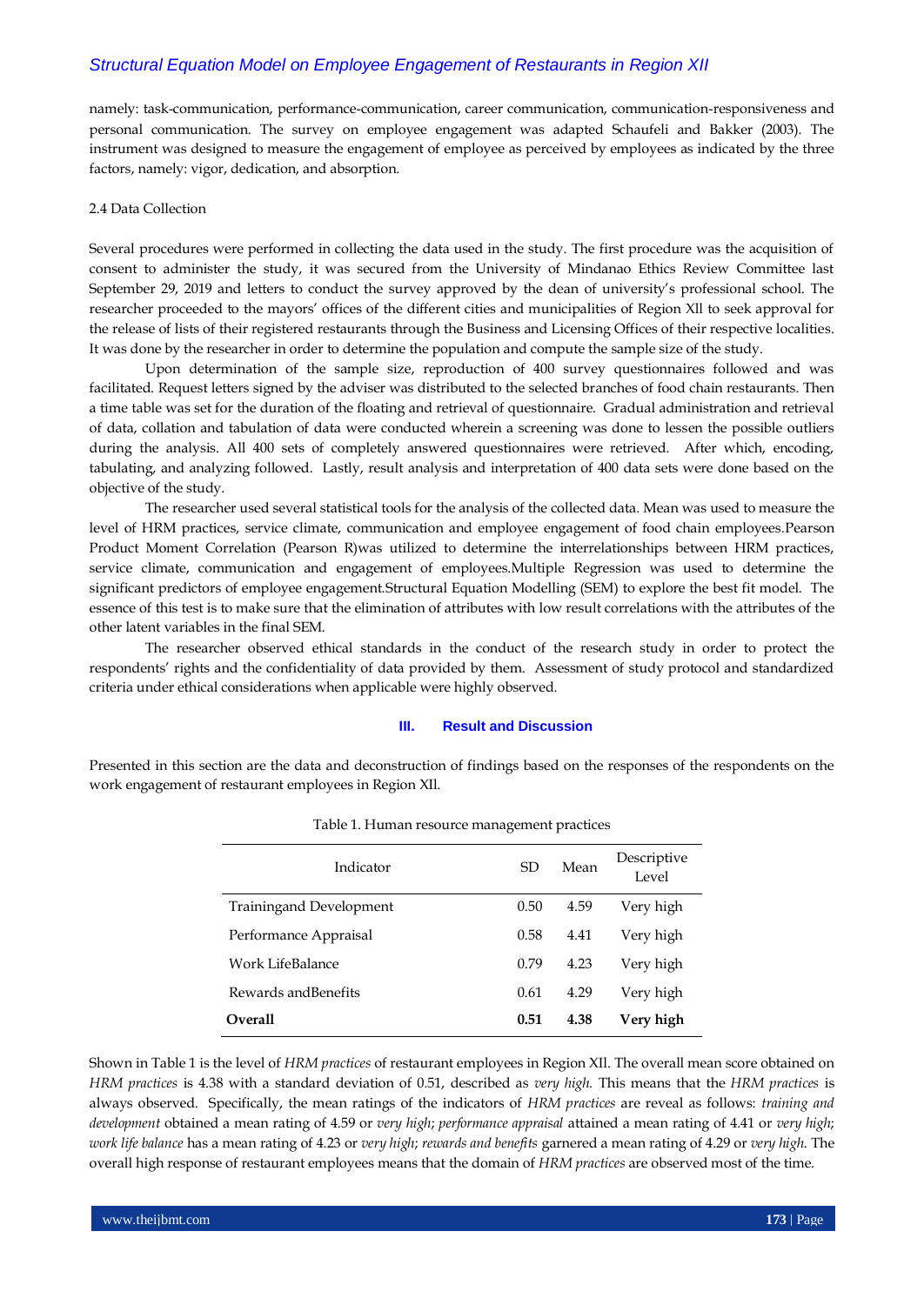The result is supportedwith the study of Almarzooki,Khan and Khalid (2018) & Chiang et al., (2011)that comprehensive and complete training and development are aimed at developing employees' professional and technological employee knowledge and abilities. Moreover, human resource management practices enable knowledge enhancement in an organization as well as developing key employees, improving performance of the organization, task related skills as well as behavioral skills (Wang, Chiang,& Tung, 2012, Yang 2012). This also substantiates with the findings of researches conducted by Melcrum Employee Engagement Survey (2007/2008); Center for Human Resource Strategy (2009) that human resource practices such as employees' training and development, appraisal of performance, work-life-balance and rewards and benefits- are in the center stage of employment relationship in organization, hence, they send signals to employees that what is valued in organization and expected from employees. Moreover, if employees fell that HRM policies and practices are good enough to satisfy employee's need and expectations, employees enable to reciprocate with employee loyalty (Lok & Chin, 2019).

| Table 2. Service climate    |      |      |                      |  |  |  |
|-----------------------------|------|------|----------------------|--|--|--|
| Indicator                   | SD.  | Mean | Descriptive<br>Level |  |  |  |
| <b>Customer Orientation</b> | 0.47 | 4.55 | Very high            |  |  |  |
| Managerial Support          | 0.54 | 4.53 | Very high            |  |  |  |
| Work Facilitation           | 0.55 | 4.40 | Very high            |  |  |  |
| <b>Overall</b>              | 0.45 | 4.49 | Very high            |  |  |  |

Presented in Table 2 is the summary of the level of *service climate* of employees. The overall mean score is 4.49 with standard deviation of 0.45, described as *very high* which means that *service climate* is always observed by the respondents. The mean ratings of the indicators of *service climate* are revealed as follows: *customer orientation* got a mean rating of 4.55 or *very high*; *managerial support* acquired a mean rating of 4.53 or *very high*; *work facilitation* had a mean rating of 4.40 or *very high*.

The result is in consonance to the study of Gracia, Cifre,& Grau, (2010) that when employees and customers interact, employees pass the value of the organization's customer orientation to the customer through the quality of their services, and they can received direct feedback from customers. Hence, organization's service climate provides employees' specific signals about the value of customers and the requirement for excellent service provisions like service manuals, knowledge of customers' needs and managers' support.Result of the study of He et al., (2018) & Schneider et al. (1998) pointed that business organizations that give close attention to their customers' expectations and needs tend to make service climates that possess positive employee behavior which leads to building positive service climate in this effect, a positive and pleasant service climate, employees recognize that they can be rewarded for providing high quality of service and can receive managerial support to perform efficiently and eff ectively. Additionally, this is also supported by the study of Schulte et.al. (2009) &Kusluvan, et.al. (2010) that organizations should project a strong service climate because it guides service employees' behaviors and attitudes, and considered as a vital factor in organization performance and results.

Table 3.Communication of restaurant employees

| Indicator                           | SD   | Mean | Descriptiv<br>e Level |
|-------------------------------------|------|------|-----------------------|
| <b>Task Communication</b>           | 0.60 | 4.52 | Very high             |
| Performance Communication           | 0.63 | 4.44 | Very high             |
| CareerCommunication                 | 0.72 | 4.32 | Very high             |
| <b>Communication Responsiveness</b> | 0.62 | 4.40 | Very high             |
| <b>Personal Communication</b>       | 0.95 | 3.86 | High                  |
| <b>Overall</b>                      | 0.54 | 4.30 | Very high             |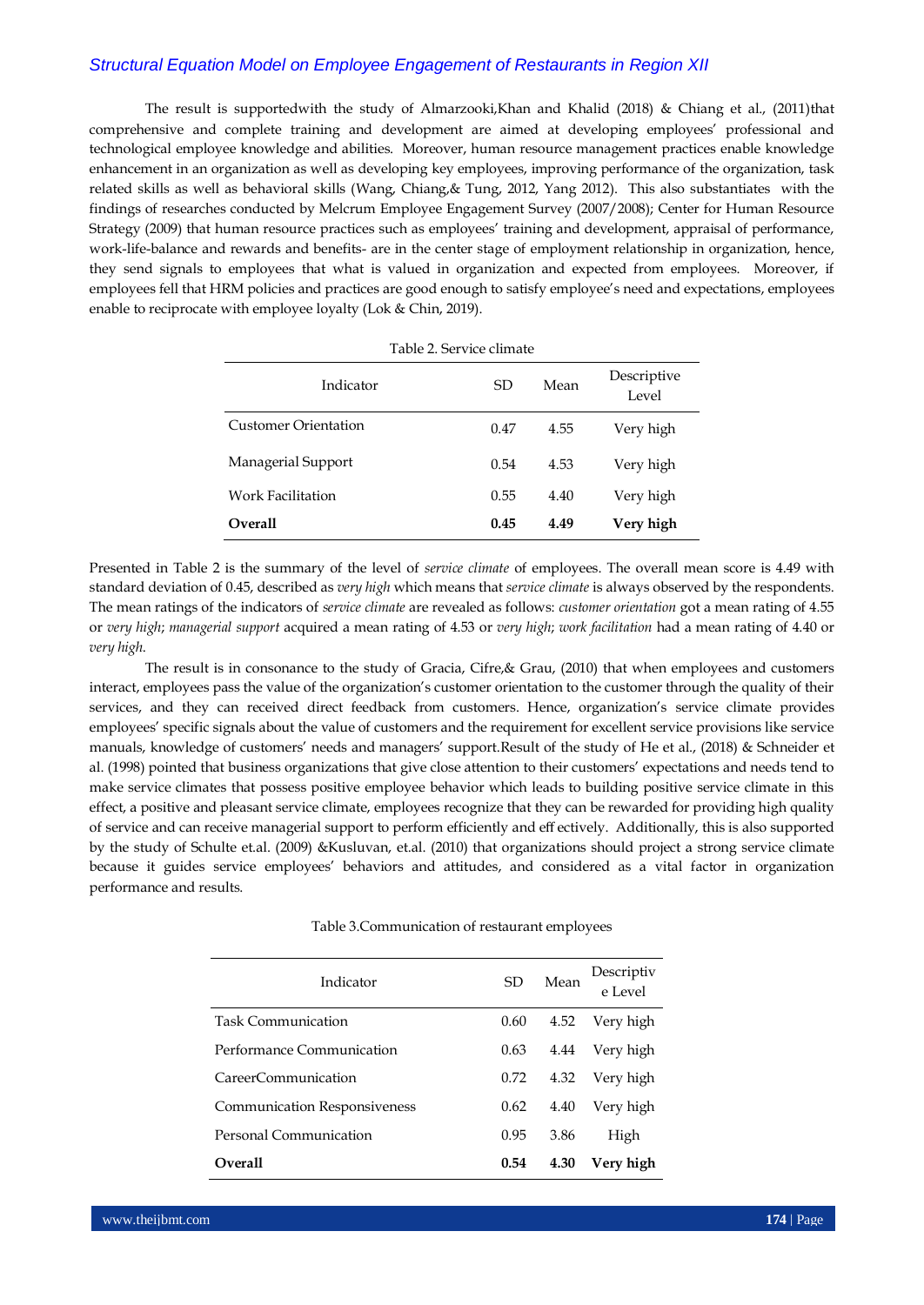Presented in Table 3 is the level of *communication* of restaurant employees in Region XI. The overall mean rating is 4.30 with a standard deviation 0.54, described as *very high* which means that *communication* is always observed by the respondents. The mean score of the indicators of *communication* are conveyed as follows: *task communication* earned a mean of 4.52 or *very high*; *performance communication* garnered a mean rating of 4.44 or *very high*; *communication responsiveness* has a mean rating of 4.40 or *very high*, *career communication* got a mean rating of 4.32 or *very high* and *personal communication* has a rating of 3.86 or *high.*

The study outcome conforms to the study of Hartog, Boon, Verburg& Croon (2013) that managers are usually the primary accountable for communication with employees about their performance in work and on organizational information like policies disseminations, decisions, job procedures, and policies. Also, the study of Laff, (2006) &Madlock (2008) explains that accurate communication between a supervisor and an employee is just as important as a communication between and employee and a customer, thus, allows business organizations to be inventive and successfully functions. Additionally, Keyton et al., (2013) emphasizes that workplace communication is very significant for the organization because workers can be involved and experienced an increase in performance, morale and dedication if they can be able to communicate the information among their colleagues and the top management.

|                | Indicator | <b>SD</b>   | n    | Mea Descriptive<br>Level |
|----------------|-----------|-------------|------|--------------------------|
| Vigor          |           | $0.52$ 4.30 |      | Very high                |
| Dedication     |           | 0.47 4.59   |      | Very high                |
| Absorption     |           | 0.65        | 4.26 | Very high                |
| <b>Overall</b> |           | 0.40        | 4.39 | Very high                |

#### Table 4.Employee Engagement

Indicated in Table 4 is the level of *employee engagement* of restaurant employees in Region XIl. The overall mean score is 4.39 with a standard deviation of 0.40, described as *very high* which means that *employee engagement* is always manifested by the respondents. The mean rating of the indicators of *employee engagement* are elaborated as follows: *vigor* obtained a mean rating of 4.30 or *very high*; *dedication* has a mean rating of 4.59 or *very high*; and *absorption* attained a mean rating of 4.26 or *very high*.

The result is consonance with the study of Truss et.al (2006), that sound and factual engagement of employees occurs when all of them in the business organization are passionate about business policy and strategy and are highly dedicated to its success. Moreover, workforces that have more than work satisfaction been gratified to serve their organization and customers and are advocates of the products and brand names (Right Management, 2006). Also, Caplan, (2013) cited that there is evidence that employee engagement favors overall performance and increases productivity. It also creates a better and more productive work environment, reduces absences and employees exit from the organization.

Table 5. Significance on the Relationship between Human Resource Management Practices and Employee Engagement

| Human<br><b>Resource</b>       | <b>Employee Engagement</b> |            |            |                |  |  |  |  |
|--------------------------------|----------------------------|------------|------------|----------------|--|--|--|--|
| Management<br><b>Practices</b> | Vigor                      | Dedication | Absorption | <b>Overall</b> |  |  |  |  |
| Training and                   | $.309**$                   | $.361**$   | $.136*$    | $.346**$       |  |  |  |  |
| Development                    | (.000)                     | (.000)     | (.015)     | (.000)         |  |  |  |  |
| Performance                    | $.293**$                   | $.316**$   | $.111*$    | $.308**$       |  |  |  |  |
| Appraisal                      | (.000)                     | (.000)     | (.048)     | (.000)         |  |  |  |  |
| Work Life                      | $.272**$                   | $.253**$   | $.208**$   | $.327**$       |  |  |  |  |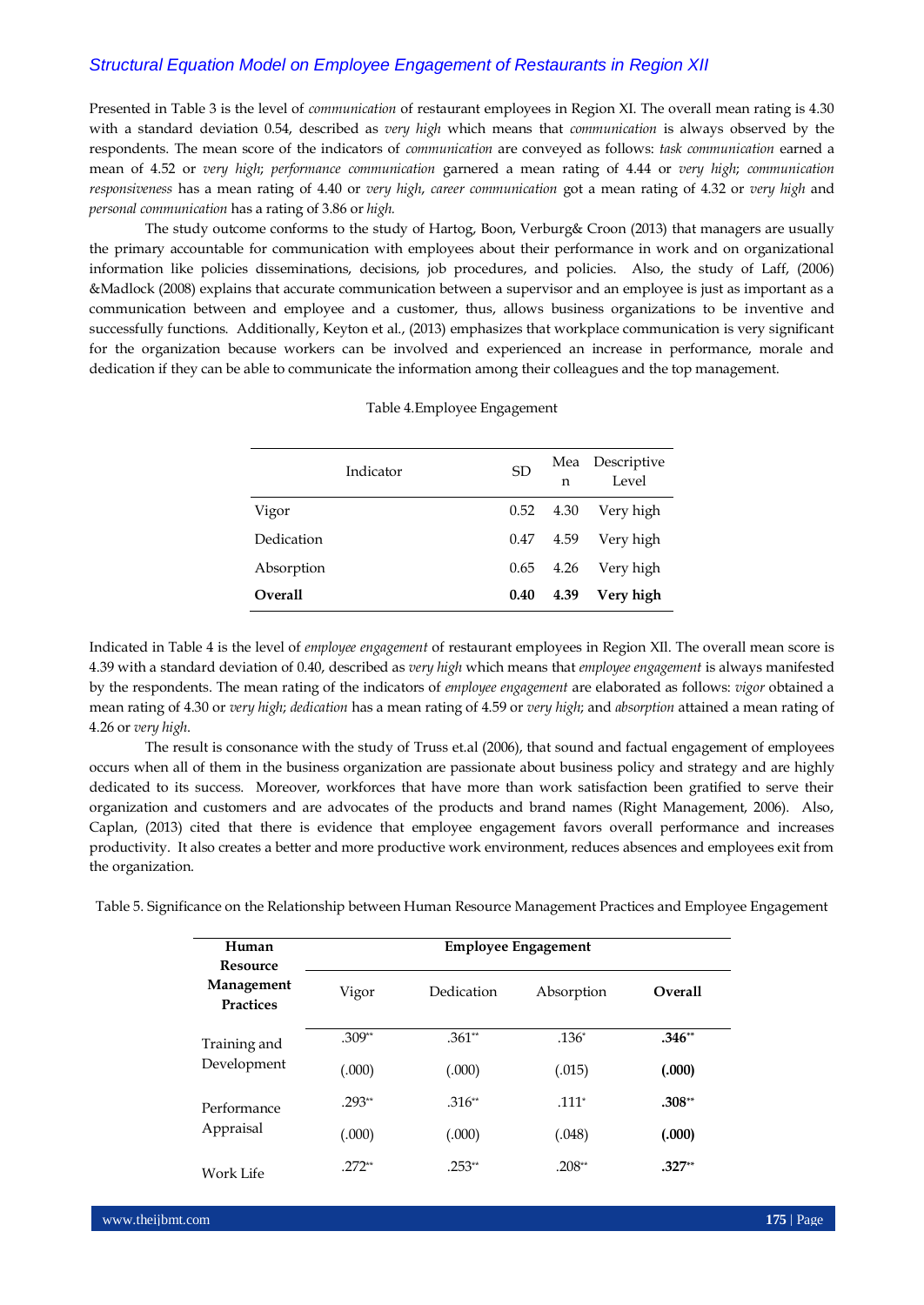| Balance                                          | (.000)   | (.000)   | (.000)   | (.000)   |
|--------------------------------------------------|----------|----------|----------|----------|
| Rewards and<br><b>Benefits</b><br><b>Overall</b> | $.313**$ | $.370**$ | $.228**$ | $.400**$ |
|                                                  | (.000)   | (.000)   | (.000)   | (.000)   |
|                                                  | $.357**$ | $.385**$ | $.213**$ | $.417**$ |
|                                                  | (.000)   | (.000)   | (.000)   | (.000)   |
|                                                  |          |          |          |          |

 $*_{p<.05}$ 

Table 5 displays the data on the results of significance on the relationship between human resource management practices and employee engagement of restaurants in region Xll. The overall r- value attained by the said measures is 0.417 with a p-value is less than 0.05 rejecting the null hypothesis of no significant relationship.

Moreover, it is observed that *training and development, performance appraisal, work life balance, rewards and benefits* as indicators of *HRM practices* when correlated to *vigor,* the overall r- value is 0.357 with p< 0.05 hence, *significant*. When the indicators of *HRM practices* are correlated to *dedication*, the overall r- value is 0.385 with p<0.05 hence, *significant*. Moreover, when the *HRM practices* indicators are correlated to *absorption*, it has an overall r- value is 0.213 with p<0.05 hence, *significant*.

The result is line with Social Exchange Theory (SET) of Homans (1958) that is found to affect employee engagement. Moreover, the result of the study corroborates the findings of the study conducted by Jafri (2013) which depicts that human resource management practices – training and development, performance appraisal, work life balance and rewards and benefits positively and significantly predicts employee engagement. Human resource management practices contribute in creating workers' engagement in the organization. This further means that the better HRM practices of restaurants, more will be the engagement level of employees. Moreover, this validates with the findings of researches (Center for Human Resource Strategy, 2009 &Melcrum Employee Survey, 2008) that HRM practices are in the center stage of employment relationship in organization, thus it sends signal to employees feel that what is valued in organization and expected employees. If employees feel that HRM policies and practices are good enough to satisfy employees needs and expectations, enables employees to reciprocate with employee engagement.

|                        |          |            | <b>Employee Engagement</b> |          |
|------------------------|----------|------------|----------------------------|----------|
| <b>Service Climate</b> | Vigor    | Dedication | Absorption                 | Overall  |
| Customer               | $.343**$ | $.463**$   | .081                       | $.371**$ |
| Orientation            | .000     | .000       | .147                       | .000     |
| Managerial             | $.341**$ | $.492**$   | .025                       | $.351**$ |
| Support                | .000     | .000       | .663                       | .000     |
| Work-                  | $.366**$ | $.387**$   | $.162**$                   | $.395**$ |
| Facilitation           | .000     | .000       | .004                       | .000     |
| <b>Overall</b>         | $.406**$ | $.517**$   | .105                       | $.432**$ |
|                        | .000     | .000       | .062                       | .000     |

Table 6. Significance on the Relationship between Service Climate and Employee Engagement

Table 6 exhibits the data on the results of significance on the relationship between *service climate* and *employee engagement*. The overall r-value obtained from the aforementioned measures is 0.432 with a p-value of less than 0.05 which is lesser than .05 level of significance. The result is *significant*, and the null hypothesis of no significant relationship is rejected.

Furthermore, when the indicators of *service climate* namely: *customer orientation, managerial support and work facilitation* were correlated with the *vigor,* the r- value was .406 with a p-value of less than 0.05 which is lesser that 0.05 level of significance. The result entails that it is *significant*. Additionally, the indicators of *service climate* when correlated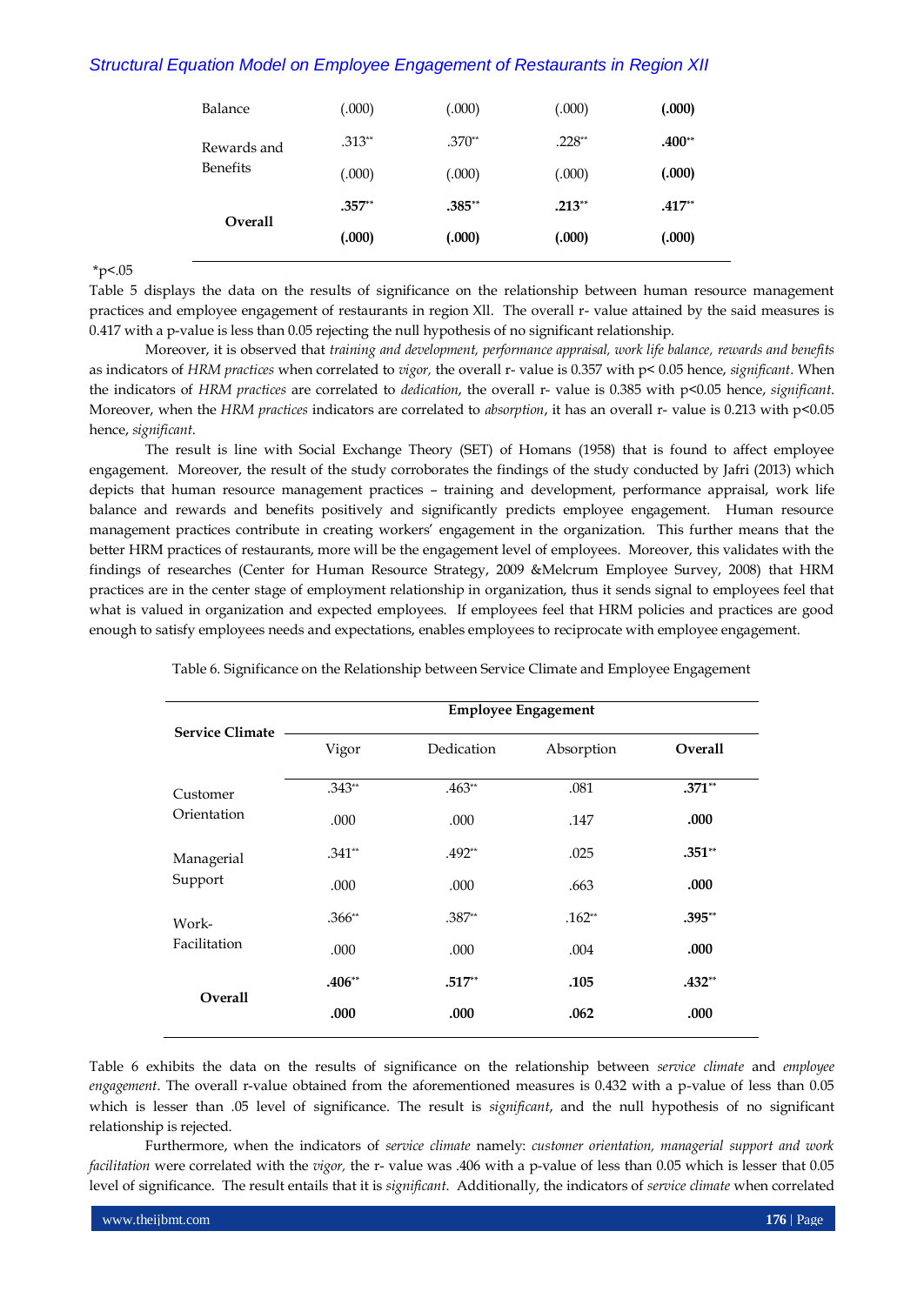with *dedication* it revealed that r- value is .517 with p<0.05 thus, *significant*. However, when the indicators of *service climate: customer orientation and managerial support* are correlated with *absorption*, it garnered a r- value of .105 and pvalue of .062. Hence, accepts the null hypothesis. The overall result between *service climate and employee engagement* is found to be *significant*. Thus, it rejects the null hypothesis.

The result of the study is congruent with the exploration conducted by Kang and Busser (2018) that referred service climate has a strong relationship on the engagement of employees. Positive work outcome is a result of positive work-related experiences, feelings and emotions. Engaged workforces are more energetic, passionate, and dedicated to their organization than disengaged employees. Further the study of Schneider and Barbera (2014) connotes that a pleasant service environment inspires employees to perform well because the signals received from the work environment indicates that this behavior is acceptable and valuable to the organizations and customers which can also be accounted to employee engagement. In addition, Brummelhuis et al. (2012) & Barnes & Collier (2013) results showed that service climate strongly influenced employee engagement because it sends signals that work engagement is not merely a personality trait that has to be evaluated in the interviewing process. Instead, a business firm can make a working atmosphere where engagement thrives and succeed. Basically, the present time service firms need to create a working environment and work processes where employees feel energized, motivated and enthusiastic, because their works are both active and pleasurable.

| Communication                |          | <b>Employee Engagement</b> |            |          |  |  |  |  |  |
|------------------------------|----------|----------------------------|------------|----------|--|--|--|--|--|
|                              | Vigor    | Dedication                 | Absorption | Overall  |  |  |  |  |  |
| Task                         | $.339**$ | $.432**$                   | .106       | $.370**$ |  |  |  |  |  |
| Communication                | (.000)   | (.000)                     | (.059)     | (.000)   |  |  |  |  |  |
| Performance<br>Communication | $.365**$ | $.427**$                   | $.183**$   | $.420**$ |  |  |  |  |  |
|                              | (.000)   | (.000)                     | (.001)     | (.000)   |  |  |  |  |  |
| Career                       | $.274**$ | $.344**$                   | $.174**$   | $.344**$ |  |  |  |  |  |
| Communication                | (.000)   | (.000)                     | (.002)     | (.000)   |  |  |  |  |  |
| Communication                | $.411**$ | $.464**$                   | $.163**$   | $.444**$ |  |  |  |  |  |
| Responsiveness               | (.000)   | (.000)                     | (.004)     | (.000)   |  |  |  |  |  |
| Personal                     | $.384**$ | $.237**$                   | $.352**$   | $.446**$ |  |  |  |  |  |
| Communication                | (.000)   | (.000)                     | (.000)     | (.000)   |  |  |  |  |  |
|                              | $.468**$ | $.482**$                   | $.276**$   | $.537**$ |  |  |  |  |  |
| Overall                      | (.000)   | (.000)                     | (.000)     | (.000)   |  |  |  |  |  |

Table 7. Significance on the Relationship between Communication and Employee Engagement

 $*_{p<.05}$ 

Table 7 Shows the data on the results of significance on the relationship between *communication* and *employee engagement*. The overall r- value is 0.537 with p<0.05 which is significant rejecting the null hypothesis of no significant relationship.

Additionally, it is observed that *task communication, performance communication, career communication, communication responsiveness* as indicators of *communication* when correlated to *vigor*, the overall r- value is 0.468 with p<0.05 hence, *significant*. Likewise, when indicators of *communication* are correlated to *dedication*, the overall r- value is 0.482 with p<0.05 hence, *significant*. Moreover, when indicators of *communication* are correlated to *absorption*, the overall r- value is 0.276 with p<0.05 hence, *significant*. The probability values showed significant correlations.

The result of the study is supported by the model of Job -Demand-Resource (JD-R) Model of Demerouti& Bakker (2001) that communication has relationship with employee engagement. This is also consistent with the result of the study of Karanges, Johnston, Beatson and Amanda (2015) that communication and employee engagement are correlated. They pointed out that communication enable to facilitate interaction between organization, managers and workforces which can create workplace relationships significantl to employee engagement. Likewise, MacLeod and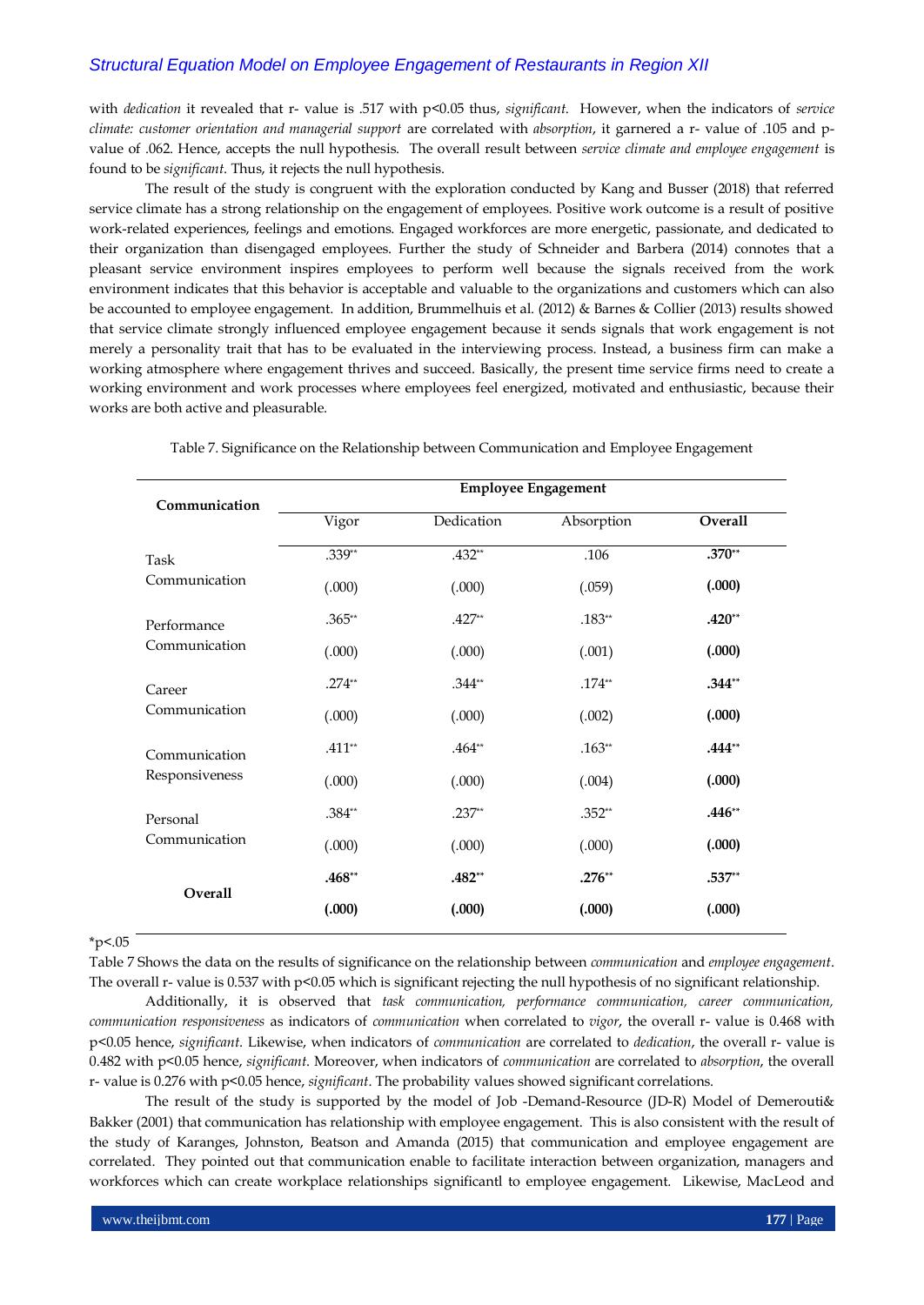Clarke (2009) highlight communication as a relevant aspect for performance enhancement through employee engagement. The study of Bindl and Parker (2010) also revealed that communication within the organization involved practices designed to encourage employee understanding of the goals of the business firm and allow them to identify the value of the organization. These practices are considered as significant influences for workers engagement since they enable to practice and internalized organizational values and involved in the attainment of organizational goals, resulting in more engaged workers.

| <b>Employee Engagement</b>                   |        |                  |             |                  |      |  |  |
|----------------------------------------------|--------|------------------|-------------|------------------|------|--|--|
| <b>Exogenous Variables</b>                   |        | $\boldsymbol{B}$ | $\mathbf B$ | $\boldsymbol{T}$ | Sig. |  |  |
| Constant                                     |        | 2.250            |             | 11.116           | .000 |  |  |
| Human<br>Resource<br>Management<br>Practices |        | .130             | .165        | 2.832            | .005 |  |  |
| Service Climate                              |        | .054             | .060        | .884             | .377 |  |  |
| Communication                                |        | .307             | .407        | 6.152            | .000 |  |  |
| $\mathbb{R}$                                 | .560   |                  |             |                  |      |  |  |
| $R^2$                                        | .313   |                  |             |                  |      |  |  |
| $\Delta \mathbf{R}$                          | .307   |                  |             |                  |      |  |  |
| F                                            | 47.756 |                  |             |                  |      |  |  |
| $\mathbf P$                                  | .000   |                  |             |                  |      |  |  |

Table 8. Significance on the Influence of Exogenous Variables on Employee Engagement

Presented in Table 8 is the results of regression analysis showing the significant influence of exogenous variables: *human resource management practices, service climate and communication on employee engagement*. The result revealed that the three exogenous variables are found to be significant predictor of employee engagement having an F- value of 47.756 with a pvalue less than 0.05.

The analysis reveals that when *HRM practices, service climate and communication* are regressed with employee engagement, it generates a computed  $R<sup>2</sup>$  value or coefficient of determination value of 0.313, meaning 31.30 percent of thevariance of *employee engagement* is attributed to *HRM practices, service climate and communication.* This means that 68.70 percent of the variation can be attributed to other variables not covered in the study. As revealed in the F-value of 47.75 (p<0.01) *HRM practices, service climate, and communication influenced employee engagement*. The result is significant hence the null hypothesis of no significant influence is rejected.

Moreover, on a singular capacity of the independent variables- *communication and human resource management practices* significantly influence the *employee engagement* of restaurants with their p- values < 0.05. Of the two variables, *communication* was noted to be the best predictor of employee engagement based on the beta standardized coefficients.

The result can actually can be supported by The Social Exchange Theory (SET) which includes the most influential theoretical paradigms to understand workplace behavior, this study applies the social exchange perspectives to further explain the relationships between HRM practices, communication and employee engagement (Aktar&Pangil, 2018). Based on SET, a reciprocal employee- employer relationship could be found through a series of interactions between two parties who are in a state of mutual interdependence. Thus, SET can be considered to explain the employee behavior and the relationship of two parties including employee and employer (Coyle-Shapiro & Conway, 2005).

The proposition of Jafri (2013) empirical research supports the influence of human resource management practices (training and development, performance evaluation, work- life balance and reward & benefits) on employee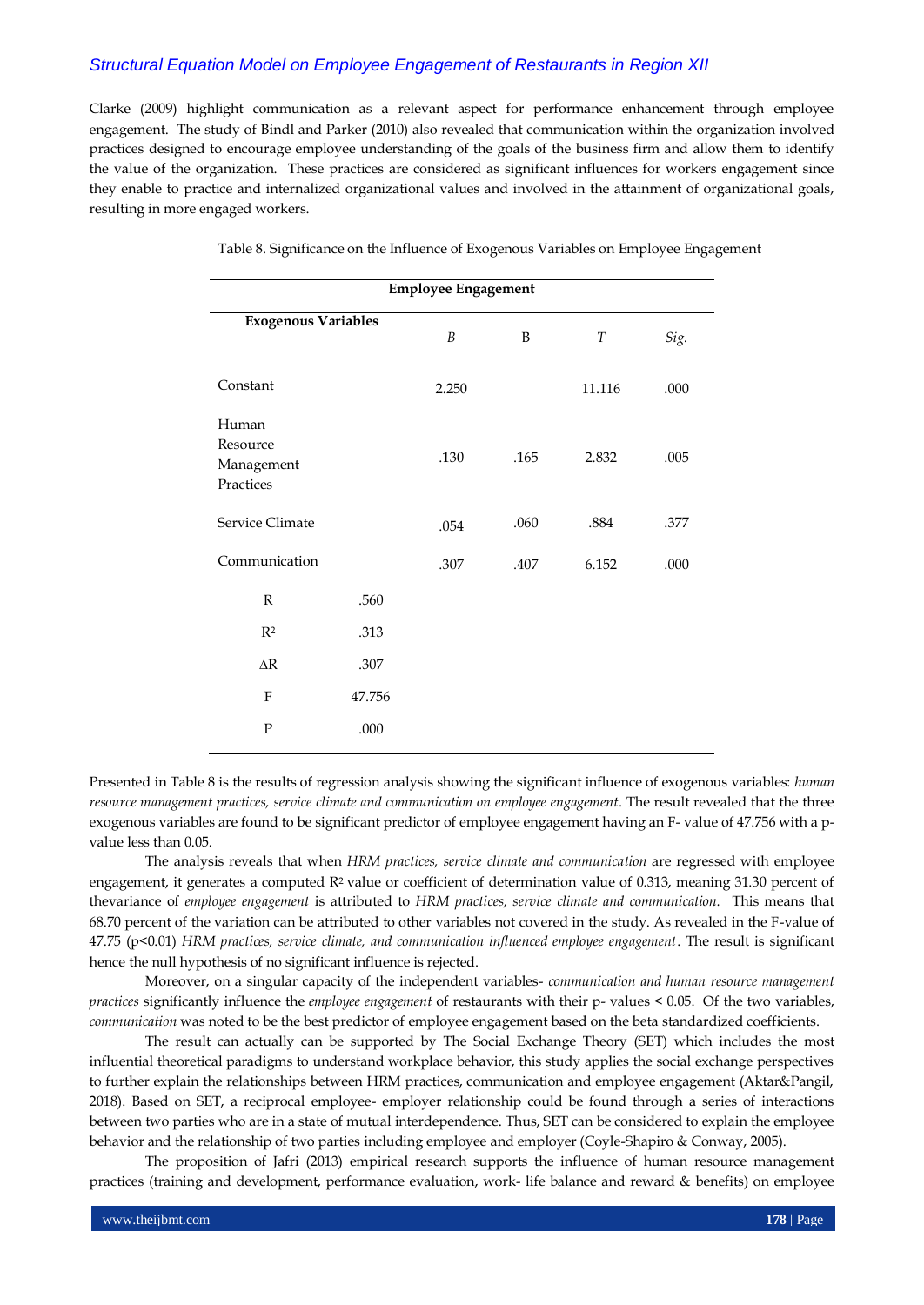engagement. Also, the connection between communication and engagement by Welch (2011) where communication includes task communication, career communication, and personal communication among others influenced employee engagement. The study of Welch and Jackson (2007) explained that communication between organization managers and its internal stakeholder like employees was designed in promoting commitment to the business fir, awareness of its changing environment, sense of belonging and thorough understanding of its evolving organizational goals.

| Mod<br>el      | $P-$<br>value | CMIN/<br>DF         | GFI<br>(>0.9) | <b>CFI</b><br>(> | N F I<br>(> | <b>TLI</b><br>( | <b>RMSE</b><br>A | $P-$<br>close |
|----------------|---------------|---------------------|---------------|------------------|-------------|-----------------|------------------|---------------|
|                | (>0.0)<br>5)  | $(0 <$ value<br>$2$ | 5)            | 0.95)            | 0.95)       | 0.95)           | $(0.05)$         | (>0.05)       |
| $\mathbf{1}$   | .000          | 8.469               | .762          | .738             | .715        | .684            | .154             | .000          |
| $\overline{2}$ | .000          | 5.820               | .835          | .835             | .809        | .796            | .123             | .000          |
| 3              | .000          | 4.334               | .911          | .911             | .888        | .880            | .103             | .000          |
| $\overline{4}$ | .000          | 4.924               | .866          | .866             | .838        | .834            | .111             | .000          |
| 5              | .054          | 1.489               | .996          | .996             | .987        | .989            | .039             | .602          |

Table 9 .Summary of Goodness of Fit Measures of the Five Generated Models

*Legend:* CMIN/DF – *Chi\_ Square/Degrees of Freedom* NFI–*NormedFitIndex* GFI – *Goodness- of- Fit Index* TLI–*Tucker-LewisIndex*

RMSEA – *Root Mean Square of Error Approximation* CFI – *Comparative-Fit Index*

Table 9 highlights the analysis on the interrelationships among *HRM practices, service climate, and communication* to the *employee engagement* of restaurants in region Xll. There are five alternative models tested to achieve the best fit model of employee engagement. Every model developed a framework that could decomposed into two sub-models which are measurements of measures loads on each factor to their latent construct while the structural model defines among the latent variables. Furthermore, the assessment of fit is used as basis for accepting and rejecting the model. As a rule, the researcher established the relationship of the causality relationship of the latent variable towards the different latent variables. In addition, it institutes the relationship between endogenous and exogenous variables. The moment that the structured model exhibits with suitable fit, it underscores that there is consistency of the empirical relationships among variables inferred by the model. The model parameter estimates entail the magnitude and direction of the relationship among variables. Screening of variables was critically observed to give premium on the normality of the data. Variables with interval or ratio data are counted in the formulation of model. Generated model of this study is solidified with theories.

There are five generated models presented in the study. The summary of the findings of the goodness of fit measures of these five generated models is presented in table 9 above.

In identifying the best fit model, all indices included must consistently fall within the acceptable ranges. Chisquare/ degrees of freedom value should be less than 5 with its corresponding p-value result of greater than 0.05. Rootmean square error (RMSEA) approximation value must be less than 0.05 and its corresponding P-close value must be greater than 0.05. The other indices such as the normed-fit- index (NFI), Tucker- Lewis index (TLI), comparative-fit index (CFI) and the goodness of fit- index (GFI) must all be greater than 0.95. It was further noted that the first four models failed to meet the criterion to become the best fit.

It was Model five found to have indices that consistently indicate a very good fit to the data as all the indices presented fall within each criterion. Moreover, the model fitting was calculated as being highly acceptable as presented in table 7. The Chi-square divided by the degrees of freedom was 1.489 with the P-value of .602. This indicated a very good fit model to the data. This was also strongly supported by RMSEA index of .039 which was less than to 0.05 level of significance with its corresponding P-close value greater than 0.05. Likewise, the other indices such as NFI, TLI and CFI were found to be consistently indicating a very good fit model as their values, all fall within each criterion. Thus, there was no need to find another model for testing because it was already found to be the best fit among all the tested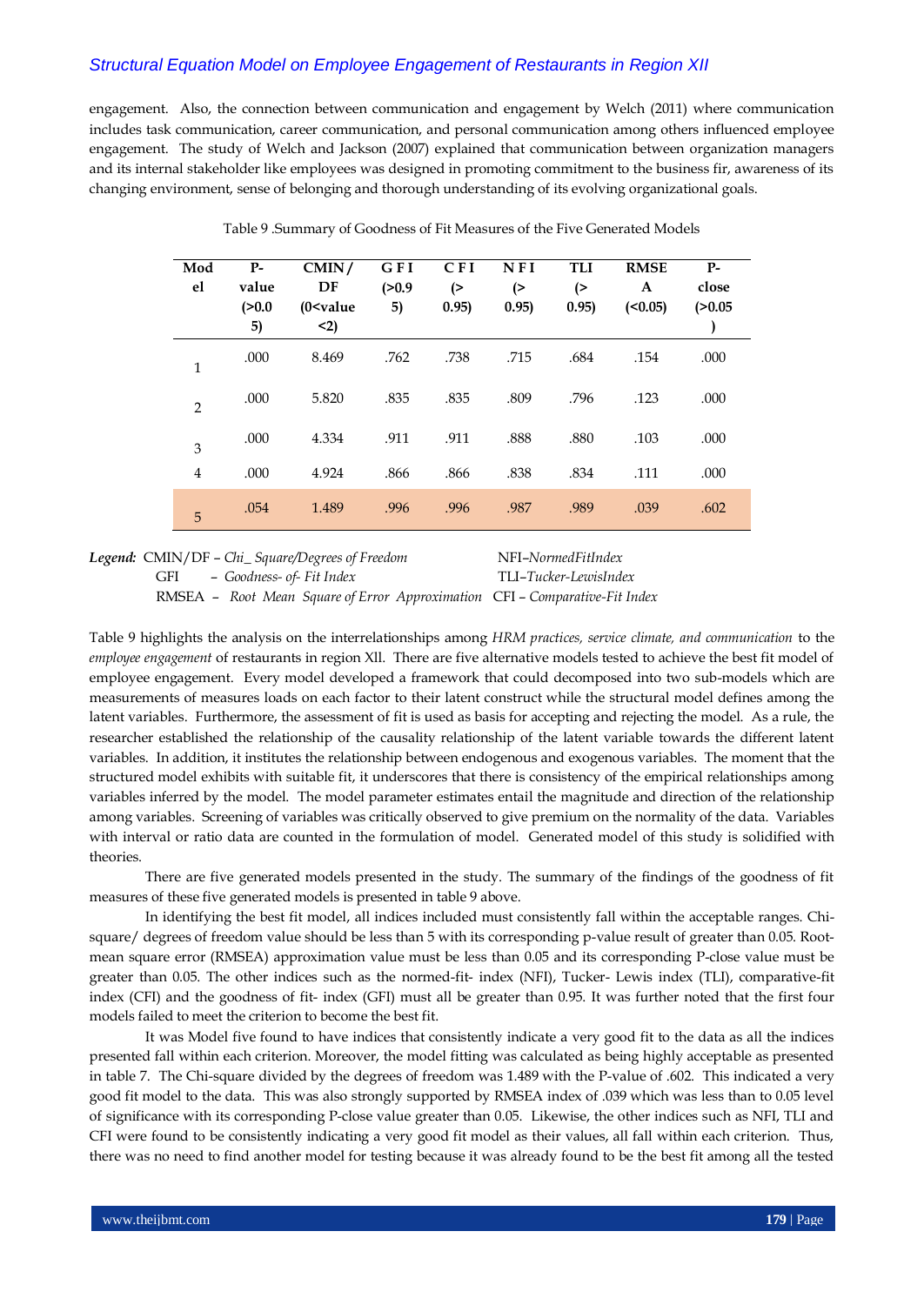model. Therefore, the null hypothesis of no best fit model was rejected. It could be stated that there is a best fit model that predicts the *employee engagement* of restaurants in Region Xll.

Moreover, the model clearly illustrates the importance of *human resource management and communication* as a predictor of employee engagement. However, it could be gathered from the model that out of four indicators of *human resource management practices*, only two remained as significant predictor of *employee engagement* to wit: *rewards and benefits and work life balance*. For *communication,* only three out of five indicators were found to effect employee engagement namely: *task-communication, communication-responsiveness and personal-communication.* On the part of *employee engagement*, only two out of three indicators remained to be measured these are *vigor* and *dedication*.

Thus, the findings suggest that *employee engagement* of restaurant employees was best anchored on: *humanresource management practices* which include *rewards and benefit and work life balance;* and *communication* which was measured in terms of *taskcommunication, communicationresponsiveness and personal communication*, and *employee engagement* which was measured in terms of *vigor and dedication*



### **Fig. 1 The Interrelationship Between HRM Practices and Communication And their Direct Causal Relationship Towards Employee Engagement**

Legend:

| res_mgt – Human Resource Management<br>Practices | com tion - Communication  | $Emp\_eng-$<br>Engagement | Employee |
|--------------------------------------------------|---------------------------|---------------------------|----------|
| WB – Work life Balance                           | TC – Task Communication   | VR – Vigor                |          |
| RB – Rewards and Benefits                        | PN-Personal Communication | DN - Dedication           |          |
|                                                  | CR- Career Communication  |                           |          |

#### **The Best Fit Model that Predicts Employee Engagement**

Among five proposed hypothesized models, it was Hypothesized Model 5 found to satisfy the criteria for the best fit model. It shows the direct causal link ofthe exogenous variable on the endogenous variable. The endogenous variable is the employee engagement which is measured in terms of vigor and dedication.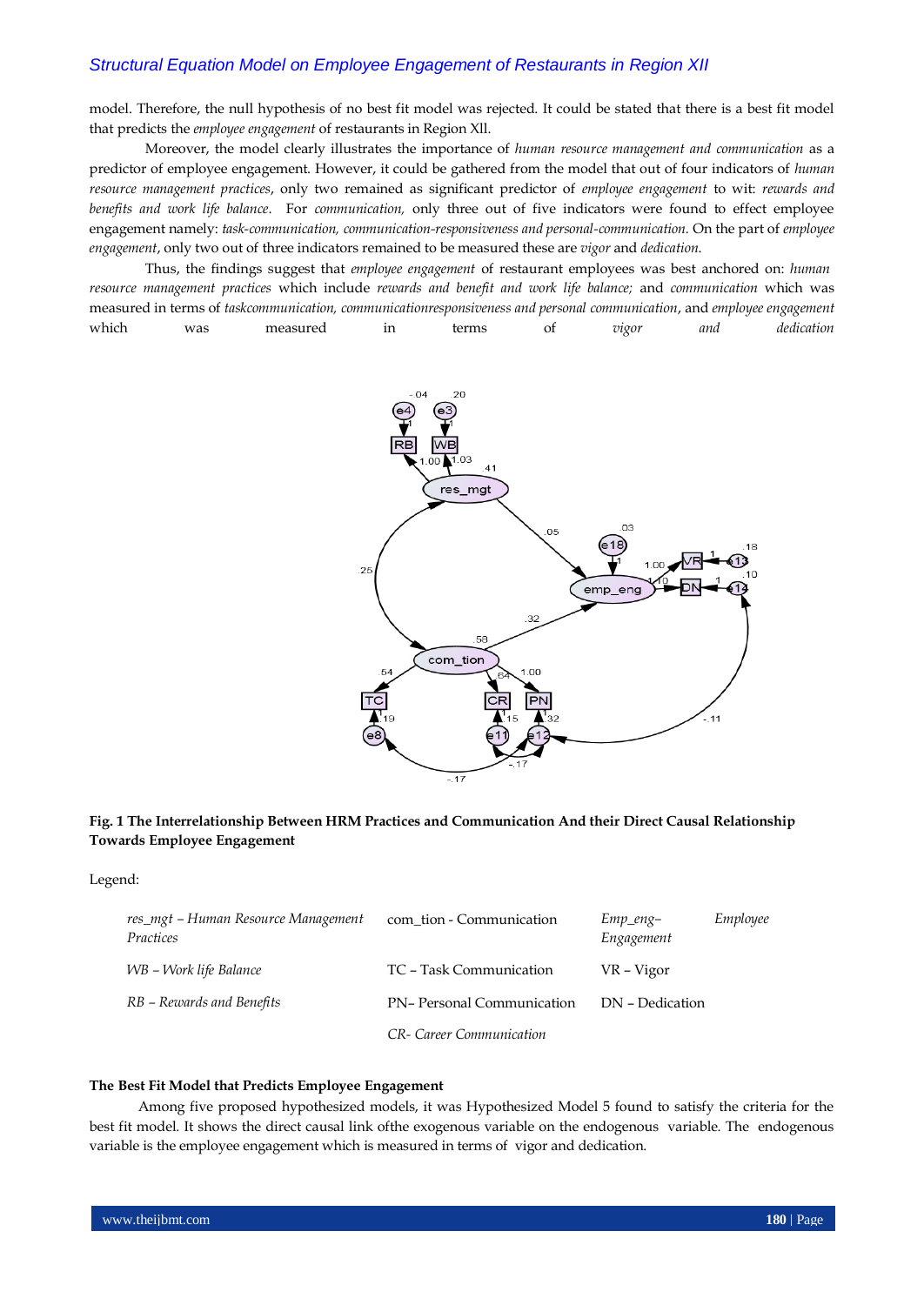The exogenous variables are: human resource management practices (res\_mgt.) with rewards and benefits (RB) and work life balance (WB) as measures; communication (com\_tion) which is measured in terms of task/ communication (TC), careercommunication (CR), and personalcommunication (PN) .

It could be seen from the model that only vigor as well as dedication remained as the measurement construct of employeeengagement out of three indicators. Vigor, an observed variable that predicts employee engagement, refers to employee's level of energy level and their willingness to extend more efforts in doing their work and dedication refers to how much involved the employees are in their work and absorption pertains to employee's full concentration in doing their work (Schaufeli & Bakker, 2003). Furthermore, Carmeli et al. (2009) argued that employees who are invigorated were more likely to create a more pleasant and positive work atmosphere and reported higher levels of well-being and vitality. This is supported also by the theory of Shirom (2007) that vigorous workforces were likely to express a higher level of overall employee's well-being and become more diverse effective and engaging. Moreover, in the study of Kanungo (1982), &Scheider, Macey, Barbera, & Martin (2009) emphasized that employees who have high level of dedication to work enhances an organization 's employee retention, among others. Employees who are highly dedicated to work always work hard, never give up, constantly look for challenges at work, and highly concentrate on work.

For human resource management, as one of the remaining exogenous variables in the best fit model, only two out of four observed variables appeared to have causal link to employee engagement. These are rewards and benefit and work life balance. Rewards and benefits refer to the provisions of fair pay based on employee's performance. Also, receiving recognition and appreciation from their managers (Jafri, 2013). These are consistent to the study of Hayes and Ninemeier (2009) that explains service rewards is considered as significant resource afforded by an organization in motivating its workers to perform towards the achievements of goals. Moreover, employees often connect their value in the eye of their employer through the rewards that they received. In contrast, Batt (2014) pointed out that comparing with other business industries, restaurants have traditionally offering few benefits to their workers. Minimal number of restaurants provide employees with paid vacation, paid sick leave, as well as subsidized health insurance.

Work life balance is another indicator of human resource management. The result supports the study of Allen, Herst, Bruck & Sutton (2000) that work-life balance is linked to the reduction of work- related stress and greater life fulfilment, with some manifestation that the family and work relationships are strengthening over time that leads to engagement of employees. Study of Mengucet al.(2013) emphasized that when the work role activities of employees benefits their personal life, they will become more attentive, dedicated and absorbed to their work and reciprocate with dynamic participation and involvement in business organization activities.

Furthermore, the communication aspect of the study, three out five indicators were included in the best fit model. These are task-communication, career communication and personal communication. The findings support prior researcher's argument that constant, open, and transparent communication would keep an organization visible, fulfills its workers' information needs, and allows employees stay well-informed of goings-on in the firm (Men & Stacks, 2014). Additionally, as stated by Jiang & Men (2015) in their study that when a business organizations openly share complete, relevant, substantial and truthful information with employees in a timely manner, motivates employee participation, and transpire balanced information that is open to worker's scrutiny and holds the business organization accountable, employees are more likely to feel engaged.

#### **Conclusion**

The use of structural equation model strengthened the consistency and reliability of the study because the analysis goes through the steps of model specification, model estimation and model evaluation. Results showed that the level of human resource management practices, service climate, communication and employee engagement are very high indicating that these variables are observed and manifested by the restaurant employees. There are significant relationships of the following variables: human resource management practices, service climate, and communication with employeeengagement. Of five explored structural models, model five has the indices that consistently indicated an outstanding fit to the data; hence, it is identified as the best fit model.

This supports the Social Exchange Theory (SET) of Homans (1958) which highlights the most influential theoretical paradigms to understand workplace behavior that applies the social exchange perspectives to further explain the relationships between HRM practices, service climates, communication and employee engagement. Moreover, Aktar&Pangil (2018) stated that SET is a mutual relationship that could be manifested through successions of interactions between two parties who are in a state of reciprocal interdependence. The model of Job Demand Resource (JDR) Demerouti, Bakker, Nachreiner, and Schaufeli (2001) extends SET by distinguishing that job demands and job resources may affect job stress and employee performance outcomes. As explain further by Jiang & Men (2015) that organizational human resources such as manager's support, work environment and communication practices are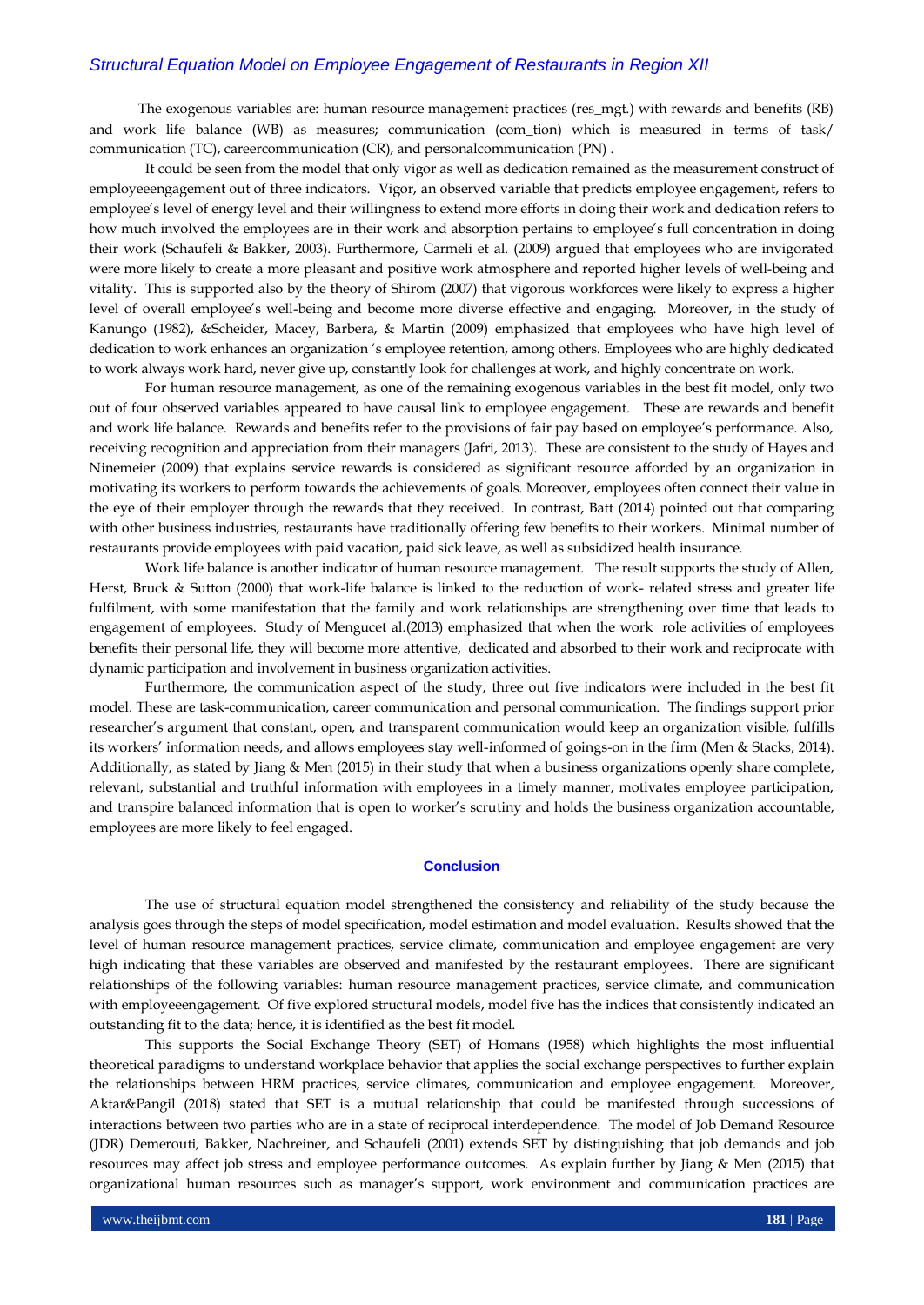considered critical for employees not only to deal with work related stress and job demands but also to foster their personal growth and engagement.

The significant relationship of the three variables: human resource management practices, service climate, and communication towards employee engagement indicates that these variables must be sustained by restaurant management because the higher the level of these variables will result into higher level of employee engagement. This can be done through continuously setting a strong human resource management practices to ensure that they will have efficient and effective workers in place to meet operational needs. The restaurant should foster also robust serviceclimate because it influences employees' attitudes and behaviors that are beneficial to the restaurant operations and employee engagement.

The best fit model showing human resource management with indicators of rewards and benefits and work life balance; and communication which include career, task and personal communications as remaining indicators and strong predictor of employee engagement implies that human resource management practices and communication can be the prime focus compared to other variables. This can be done by constant provisions of healthy working environment and management support to the work and wellbeing of their employees. Also, restaurant management must always practice open communication where supervisor can clearly discuss policy changes and direct employees on handling problems at work.

#### **REFERENCE**

- [1] Abbott M., & McKinney (2013).*Understanding and Applying Research Design.* John Wiley & Sons, Inc. ISBN: 9781118096482. Online ISBN:9781118647325 DOI:10.1002/9781118647325.
- [2] Aktar, A. &Pangil, F. (2018). Mediating role of organizational commitment in the relationship between human resource management practices and employee engagement*. The International Journal of Sociology and Social Policy, 38(7-8), 606-636*. doi: http://dx.doi.org/10.1108/IJSSP-08-2017-0097
- [3] Allen, T., Herst, D., Bruck, C. & Sutton, M. (2000). Consequences associated with work-to family conflict: A review and agenda for future research. *Journal of Occupational Health Psychology* 5: 278–308.DOI: [10.1037//1076-](https://www.researchgate.net/deref/http%3A%2F%2Fdx.doi.org%2F10.1037%2F%2F1076-8998.5.2.278) [8998.5.2.278](https://www.researchgate.net/deref/http%3A%2F%2Fdx.doi.org%2F10.1037%2F%2F1076-8998.5.2.278)
- [4] Almarzooqi,A., Khan, M. &Khalid,K. (2018). The role of sustainable HRM in sustaining positive organizational outcomes: An interactional framework. *International Journal of Productivity and Performance Management*. Emerald Publishing Limited 1741-0401 DOI 10.1108/IJPPM-04-2018-0165
- [5] Anitha, J. (2014). Determinants of employee engagement and their impact on employee performance. *International Journal of Productivity and Performance Management*, *Vol. 63 Issue: 3*, pp.308-323, https:// doi.org/10.1108/IJPPM-01-2013-0008.
- [6] Bakker, A. (2011). An evidence-based model of work engagement. *Current Directions in Psychological Science*, 20(4), 265-269.<https://doi.org/10.1177/0963721411414534>
- [7] [Bakker, A.](https://www.emerald.com/insight/search?q=Arnold%20B.%20Bakker) and [Albrecht, S.](https://www.emerald.com/insight/search?q=Simon%20Albrecht) (2018). Work engagement: current trends. *[Career Development International](https://www.emerald.com/insight/publication/issn/1362-0436)*, *Vol. 23 No. 1*, pp. 4-11. <https://doi.org/10.1108/CDI-11-2017-0207>
- [8] Bakker, A., Albrecht, S.,& Leiter, M. (2011). Key questions regarding work engagement. *European Journal of Work and Organizational Psychology*, 20(1), 4-28.DOI: [10.1080/1359432X.2010.546711](https://www.researchgate.net/deref/http%3A%2F%2Fdx.doi.org%2F10.1080%2F1359432X.2010.546711)
- [9] Bakker, A., Schaufeli, W., Leiter, M., &Taris, T. (2008). Work engagement: An emerging concept in occupational health psychology. *Work & Stress: An International Journal of Work, Health & Organizations,* 22(3), 187- 200.DOI: [10.1080/02678370802393649](https://www.researchgate.net/deref/http%3A%2F%2Fdx.doi.org%2F10.1080%2F02678370802393649)
- [10] Bakker, A. and Demerouti, E. (2014).*Job demands-resources theory: Work and Wellbeing, Vol. 3*, Wiley-Blackwell, New York, NY.DOI: 10.1146/annurev-orgpsych-031413-091235
- [11] Barnes, D. & Collier, J. (2013). Investigating work engagement in the service environment. *Journal of Service and Marketing*. *Vol 27(6).*DOI: 10.1108/JSM-01-2012-0021
- [12] Batt, R. (2014). Human resource practices, turnover, and customer service in the restaurant industry (Doctoral dissertation). *School of International & Public Affairs*, Columbia University, New York City, NY.
- [13] Bindl, U.& Parker, S.(2010). Feeling good and performing well? Psychological engagement and positive behaviors at work. in Albrecht, S.L. (Ed.), *Handbook of Employee Engagement: Perspectives, Issues, Research and*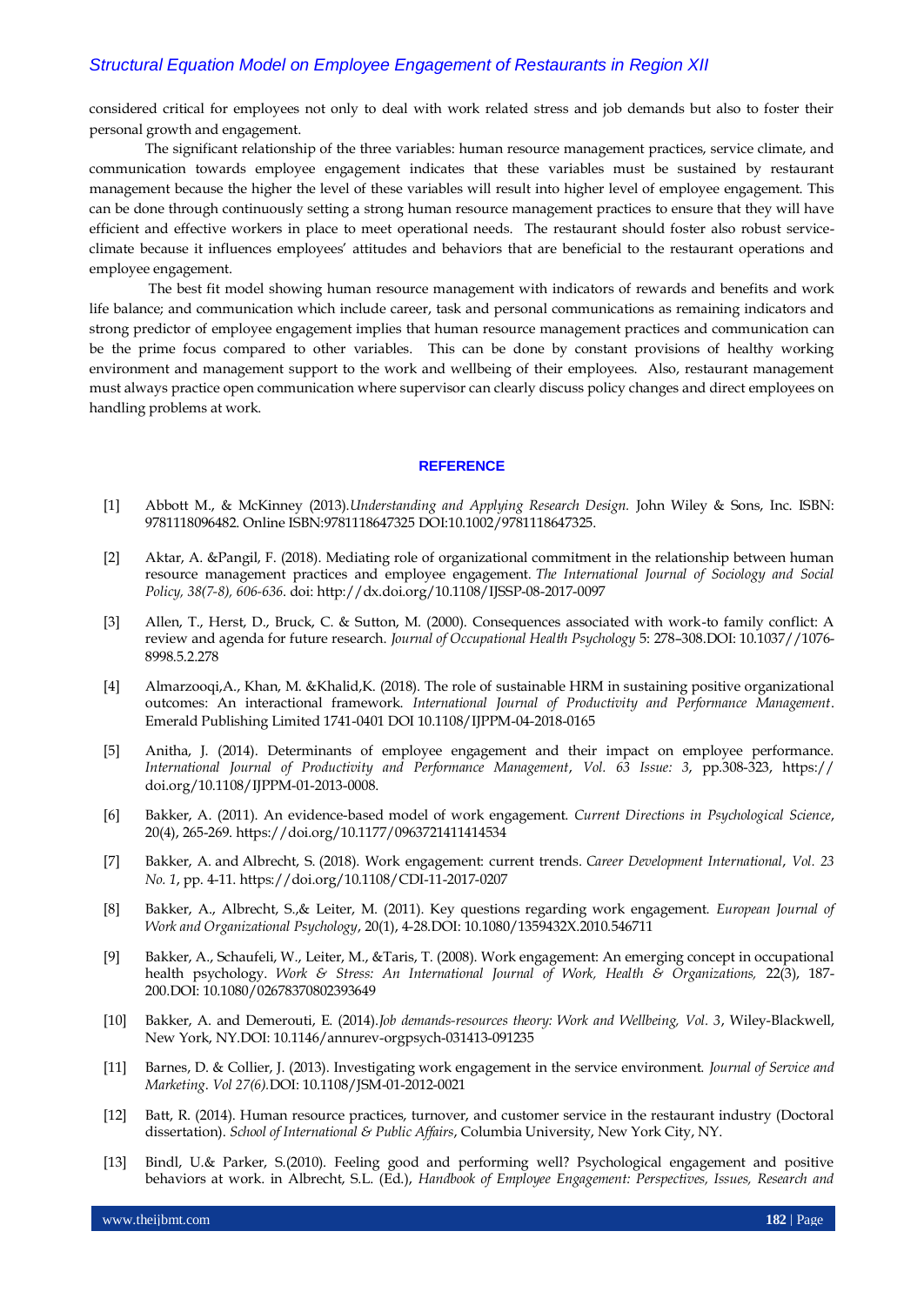*Practice*, Edward Elgar, Cheltenham. Retrieved from [https://www.researchgate.net/](https://www.researchgate.net/%20publication/289689469_Feeling_good_and_performing_well_Psychological_engagement_and_positive_behaviors_at_work)  [publication/289689469\\_Feeling\\_good\\_and\\_performing\\_well\\_Psychological\\_engagement\\_and\\_positive\\_behavi](https://www.researchgate.net/%20publication/289689469_Feeling_good_and_performing_well_Psychological_engagement_and_positive_behaviors_at_work) [ors\\_at\\_work.](https://www.researchgate.net/%20publication/289689469_Feeling_good_and_performing_well_Psychological_engagement_and_positive_behaviors_at_work)

- [14] Brummelhuis, L., Bakker, A., Hetland, J. and Keulemans, L. (2012). *Do new ways of working foster work engagement?.Psicothema*, Vol. 24 No. 1.Retrieved from [https://search.proquest.com/docview/2007976820/fulltextPDF.](https://search.proquest.com/docview/2007976820/fulltextPDF)
- [15] Caplan, J. (2013). *Strategic Talend Development: Develop and Engage All Your People for Business Success*. Kogan Page.London
- [16] Center for Human Resource Strategy (2009). *A New Framework of Employee Engagement*. Rutgers, The State University of New Jersey.
- [17] Chen, C. & Huang, J. (2009). Strategic human resource practices and innovation performance-the mediating role of knowledge management capacity. *Journal of Business Research*. *Vo. 62 (1),* pp. 104-114.<https://doi.org/> 10.1016/ j.jbusres.2007.11.016
- [18] Chen, W, Wang, Y., & Chiu, Y. (2013). Review and prospection of studies on work-family conflict in Taiwan. *Journal of Human Resource Management*, 13(4): 79–106. DOI 10.1007/s10490-017-9516-1
- [19] Cheung, C. & Law, R. (1998). Hospitality service quality and the role of performance appraisal. *Managing Service Quality*, Vol. 8 No. 6, pp. 402-406.Retrieved from [https://www.academia.edu/1953484/Service\\_Quality\\_Management\\_in\\_Hotel\\_Industry\\_A\\_ConceptualFrame](https://www.academia.edu/1953484/Service_Quality_Management_in_Hotel_Industry_A_ConceptualFramework_for_Food_and_Beverage_Departments) [work\\_for\\_Food\\_and\\_Beverage\\_Departments](https://www.academia.edu/1953484/Service_Quality_Management_in_Hotel_Industry_A_ConceptualFramework_for_Food_and_Beverage_Departments)
- [20] CIPD, (2010) *Creating an Engaged Workforce*, Research Report. Retrieved on August, 2012. Retrieved from http://www.cipd.co.uk/NR/ rdonlyres/DD66E557-DB90-4F07-8198-87C3876F3371/0/ Creating\_engaged\_workforce.pdf
- [21] Coyle-Shapiro, J. and Conway, N. (2005), Exchange relationships: examining psychological contracts and perceived organizational support. *Journal of Applied Psychology*, Vol. 90 No. 4. DOI:10.1037/0021-9010.90.4.774.
- [22] Demerouti, E., Bakker, A., Nachreiner, F. and Schaufeli, W. (2001), The job demands-resources model of burnout. *Journal of Applied Psychology*, Vol. 86, pp. 499-512. DOI: 10.1037/0021-9010.86.3.499.
- [23] Dessler, G. (2005). *Human Resource Management*. 10th Edition, Prentice-Hall of India, pp. 4
- [24] Gliem, J.,&Gliem, R.,(2003) *Calculating, Interpreting, and Reporting Cronbach's Alpha Reliability Coefficient for Likert-Type Scales.* 2003 Midwest Research to Practice Conference in Adult, Continuing, and Community Education. Retrieved fro[mhttps://scholarworks.iupui.edu/bitstream/handle/1805/344/Gliem+&+Gliem.pdf?sequence=1](https://scholarworks.iupui.edu/bitstream/handle/1805/344/Gliem+&+Gliem.pdf?sequence=1)
- [25] Gracia, E., Cifre, E. & Grau, R. (2010). *Service quality: The key role of service climate and service behaviour of boundary employee units*. Group Organ. Management. 2010, 35, 276–298[. https://doi.org/10.1177/1059601110370783.](https://doi.org/10.1177/1059601110370783)
- [26] Gunbayi, I.&Sorm, S.,(2018). Social paradigms in guiding social research design: the functional, interpretive, radical humanist and radical structural paradigms. *International Journal on New Trends in Education and Their Implication.*Volume: 9 Issue: 2 ISSN 1309-6249. Retrieved fro[m https://files.eric.ed.gov/fulltext/ED585253.pdf](https://files.eric.ed.gov/fulltext/ED585253.pdf)
- [27] Harter, J., Schmidt, F., & Hayes, T.. (2002). Business-unit level relationship between employee satisfaction, employee engagement, and business outcomes: *A meta-analysis. Journal of Applied Psychology*, 87, 268-279. doi:10.1037/00219010.87.2.268
- [28] Hartog,D., Boon,C., Verburg, R., & Croon M. (2013). HRM, Communication, Satisfaction, and Perceived Performance: A Cross-Level. *Journal of ManagementVol. XX No. X*. DOI: 10.1177/0149206312440118
- [29] Hayes, D. &Ninemeier, J. (2009). *Human Resources Management in the Hospitality Industry*. John Wiley and Sons, New Jersey.
- [30] He, Y., Li, W. & Lai, K.K. (2011). Service climate, employee commitment and customer satisfaction: evidence from the hospitality industry in China. *International Journal of Contemporary Hospitality Management*, Vol.23 No.5, pp.592-607. https://doi.org/10.1108/09596111111143359.
- [31] HeeJ.,Kanga, A., Busser, B., (2018), Impact of service climate and psychological capital on employee engagement: The role of organizational hierarchy. *International Journal of Hospitality Management* 75 (2018) 1–9 doi.org/10.1016/j.ijhm.2018.03.003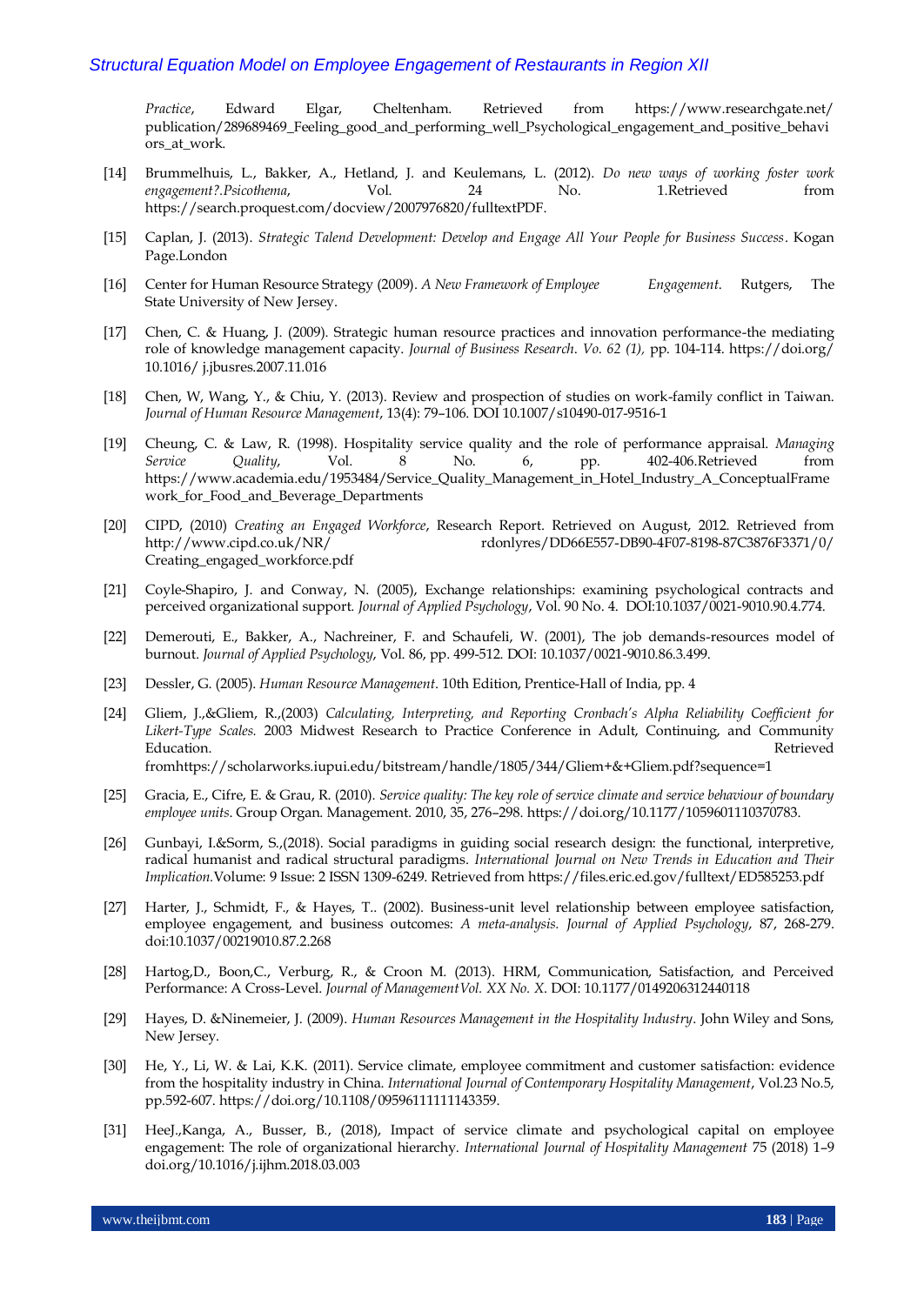- [32] Hewitt, A., (2011). *Trends in global employee engagement*. AON Hewitt Report Highlights. Retrieved from: [www.aon.com/attachments/thought-leadership/Trends](http://www.aon.com/attachments/thought-leadership/Trends) Global Employee Engagement Final.pdf.
- [33] Holman, D. and Axtell, C. (2016). Can job redesign interventions influence a broad range of employee outcomes by changing multiple job characteristics? A quasi-experimental study. *Journal of Occupational Health Psychology*, Vol. 21 No. 3.pp.284-95 doi: 10.1037/a0039962.
- [34] Homans, G. (1958). Social behavior as exchange. *American Journal of Sociology*, *Vl. 63 No. 6*. Retrieved from https://www.jstor.org/stable/2772990.
- [35] Hong, Y., Liao, H., Hu, J. & Jiang, K. (2013). Missing link in the service profit chain: a meta-analytic review of the antecedents, consequences, and moderators of serviceclimate. *Journal of Applied Psychology*, Vol.98No.2,pp.237-267. DOI: 10.1037/a0031666.
- [36] Johnson, D. (2016). *A Qualitative Analysis of the Drivers of Employee Disengagement across Four Generations of U.S. Employees*. Retrieved from ProQuest LLC. Dissertation. 89 East Eisenhower Parkway, USA.
- [37] Jafri, H. (2013). HRM practices as a predictor of employee engagement: An Empirical Investigation. *ANVESHA The Journal of Management. 6(4*).Retrieved from www.researchgate.net › publication › 305272182 HRM Practices-Engagement.
- [38] Jiang, K., Lepak, D., Hu, J. & Baer J. (2012). How does human resource management influence organizational outcomes? A meta-analytic investigation of mediating mechanisms. *Academy of Management Journal*. Vol 55 (6), pp. 1264-1294. DOI: 10.5465/amj.2011.0088.
- [39] Jiang,H.& Men, R. (2015). Creating an Engaged Workforce: The Impact of Authentic Leadership, Transparent Organizational Communication, and Work-Life Enrichment.*sagepub.com/journals*. DOI: 10.1177/0093650215613137
- [40] Kahn, W. (1990). Psychological conditions of personal engagement and disengagement at work. *Academy of Management Journal*, Vol 33, pp.692-724. DOI: 10.2307/256287.
- [41] Kang, H. (2014). *A model of hospitality employee engagement.* Retrieved from ProQuest LLC. Dissertation. 89 East Eisenhower Parkway, USA.
- [42] Kang, H., Busser, J., Choi, H.(2018). Service climate: how does it aff ect turn over intention? *International Journal of Contemporary Hospitality Management* Vol.30 No.1,2018 pp. 76-94 doi 10.1108/IJCHM-04-2016-0185
- [43] Kang, H. & Busser, J. (2018). Impact of service climate and psychological capital on employee engagement: the role of organizational hierarchy. *InternationalJournal of Hospitality Management*. *1-9.*[http://dx.doi.org/](http://dx.doi.org/%2010.1016/j.ijhm.2018.%2003.003) [10.1016/j.ijhm.2018.](http://dx.doi.org/%2010.1016/j.ijhm.2018.%2003.003) 03.003.
- [44] Karanges, E., Johnston,K., Beatson, A., & Lings, I., (2015). *The Influence of Internal Communication on Employee Engagement: A Pilot Study*. Public Relations Review 41(1): 129–131. DOI: 10.1016/j.pubrev.2014.12.003
- [45] Keyton, J., Caputo, J., Ford, E., Fu,R., Leibowitz, S., Liu, T., & Wu, C. (2013). Investigating verbal workplace communication behaviors. *Journal of Business Communication*,https://journals.sagepub.com/doi/abs/10.1177/002194361 247 4990.
- [46] Kusluvan, S., Kusluvan, Z.,Ilhan, I. &Buyruk,L. (2010). The human dimension: a review of human resources management issues in the tourism and hospitality industry. *Cornell Hospitality Quarterly*, Vol.51(2), pp.171- 214.DOI: 10.1177/1938965510362871.
- [47] Laff, M. (2006). *Got stress?* T+D Magazine, 31-36.
- [48] Lok, S., & Chin, T. (2019). Linking green HRM practices and employee sustainability engagement. *Global Business and Management Research*, 11(2), 151-156. Retrieved from https://search.proquest .com/docview/2236681907? Accountid =50173.
- [49] MacLeod, D. & Clarke, N. (2009). The MacLeod Review Engaging for Success: Enhancing Performance though Employee Engagement. *Department for Business Innovation and Skills*, London, Crown Copyright.
- [50] Madlock, P. (2008). The link between leadership style, communicator competence, and employee satisfaction. *Journal of Business Communication*, 45(1), 61-78. https://doi.org/10.1177/0021943607309351.
- [51] Menguc, B., Auh, S., Fisher, M., & Haddad, A. (2013). To be engaged or not to be engaged: The antecedents and consequences of service employee engagement. Journal of Business Research, 66, 2163-2170.